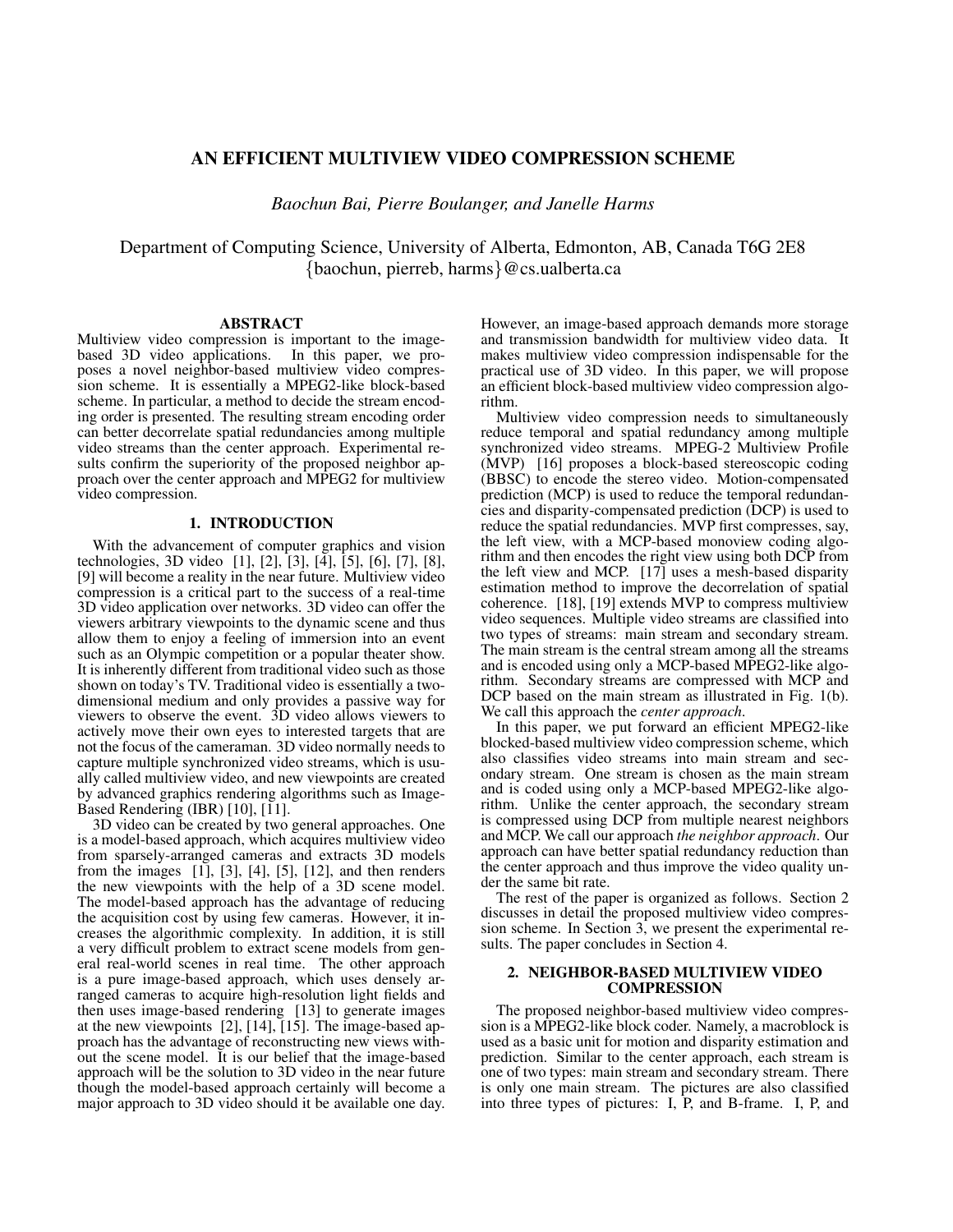B pictures in the main stream are encoded with a MPEG-2 like algorithm. However, pictures in the secondary streams are encoded with a different method. I pictures in the secondary streams are encoded with DCP based on the I pictures in neighbor streams. P and B pictures are encoded with MPEG2-like MCP and DCP of corresponding P and B pictures in neighbor streams. The scheme is illustrated in Fig. 1(c). Each stream uses the same group of picture (GOP) structure as MPEG2. All the synchronized GOPs of multiview video form a group of GOP (GGOP) similar to the center approach. In this paper, we assume that each camera position and its viewing direction are known.

The basic idea of the neighbor approach is to use multiple nearest neighbor frames for disparity-compensated prediction. However, the synchronized frames in multiview video are coded in a specific order and the early-coded frames may not find optimal nearest neighbor frames as reference frames. For example, in Fig. 1(a), suppose that a frame can have at most two neighbor frames as reference frames for DCP. The stream encoding order is  $S_2S_3S_1S_4S_5$ , where  $S_i$ denotes stream  $i$ . The frames in  $S_4$  can only have frames in stream  $S_1$  and  $S_2$  as reference frames though obviously its two nearest neighbor streams are  $S_1$  and  $S_5$ . The key challenge of the neighbor approach is to decide the stream encoding order so that the number of streams which have the optimal neighbor streams as reference frames can be maximized and thus the maximal decorrelation of spatial coherence can be achieved. We use Algorithm 1 to decide the stream encoding order.

The algorithm first finds  $m$  nearest neighbor streams for each stream. For parallel camera setup, Euclidean distance between two cameras can be used as a metric to measure the closeness between two cameras. For convergent camera setup, the angle between the viewing directions of two cameras can be used as a metric to measure the closeness between two cameras. The  $count_i$  is increased by one if the stream  $i$  is deemed as one of the closest neighbors by another stream. The stream with the largest  $count_i$  is chosen as the main stream. The main stream is the "central" stream in the sense that it is the one that is deemed as the nearest neighbors by most other streams. The main stream is added to the coded stream set. Then the stream in the neighbor set of the main stream is added to the set *cur* of streams that are potentially coded next. The stream with the largest count in the set cur is chosen to be coded next. The rationale is that the next coded stream should have the maximal spatial redundancies with coded frames while at the same time it should make the later-coded streams have a higher probability to find optimal neighbors. The algorithm terminates when all the streams are coded. Namely the stream encoding order is decided.

We currently use the rate control algorithm of the MPEG2 Test Model 5 [20] to prevent buffer overflow and underflow problems. The main stream is allocated a higher bit rate than the secondary stream since the main stream is only motioncompensated and we intend to maintain a uniform reconstruction quality among all the streams. More complicated bit rate control algorithm such as joint coding of multiview video [21] is now under investigation. Like MPEG2, DCTbased transform is used to code the prediction error and the coefficients are then entropy coded using Huffman or arithmetic coding. The algorithm needs  $2n + k$  buffers to do motion and disparity prediction, where  $m \leq k \leq n$  and n is the number of video streams and  $m$  is the maximal number



(a) Camera Setup. 5 cameras are placed in two parallel lines and spaced uniformly in both horizontal and vertical direction. Cameras have the same viewing direction. Namely they are parallel cameras.



(c) Neighbor Approach. Each frame can have maximal two neighbor frames as reference frames.

**Fig. 1**. Illustration of the Center Approach and the Neighbor Approach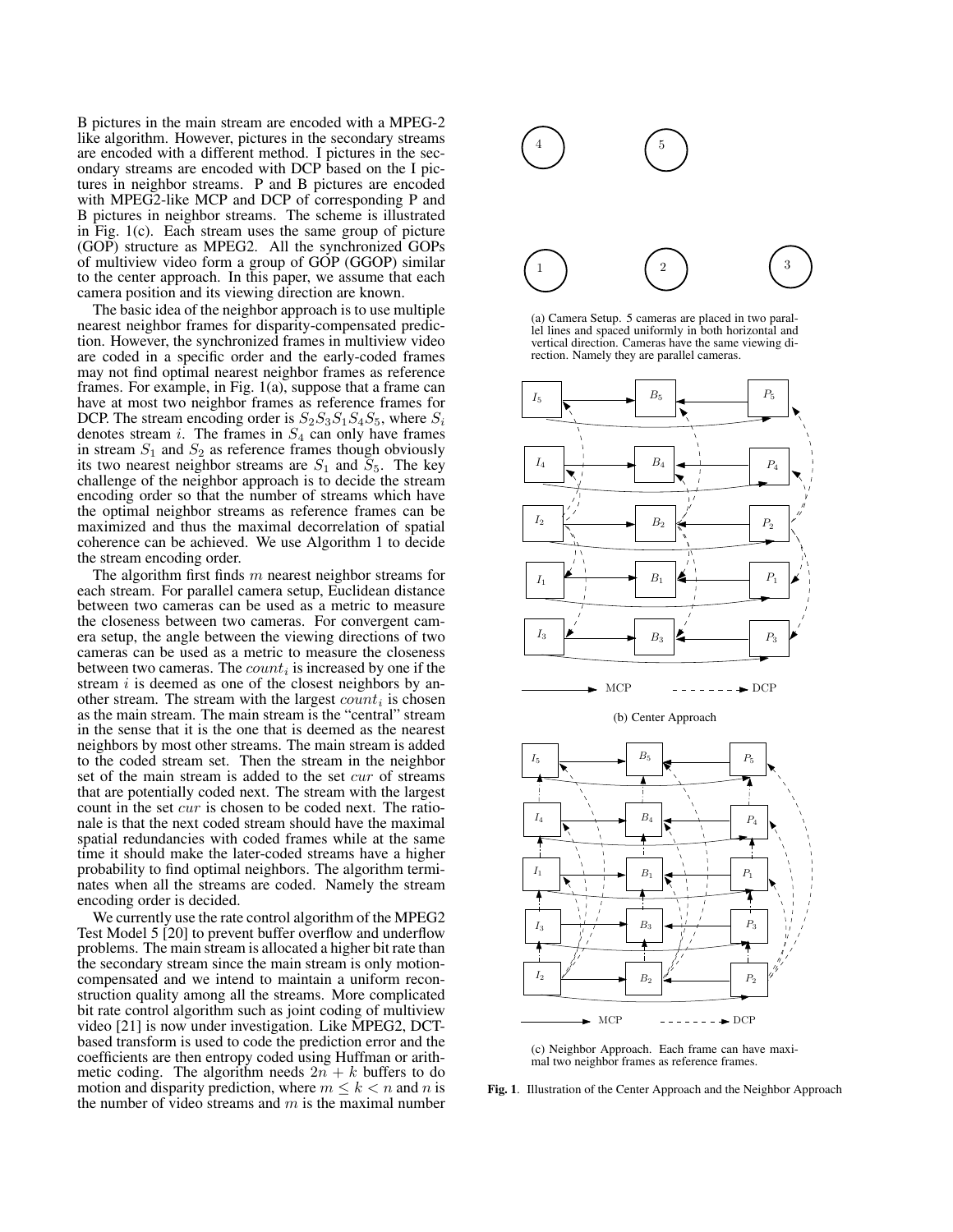**Algorithm 1** Pseudo Code to Decide The Stream Encoding Order 1:  $n:$  the total number of streams; 2:  $m$  : the maximal allowed neighbor frames for each frame; 3:  $S_i$  : stream *i*; 4:  $sall$ : the set of all the *n* streams; 5:  $nbr_i^m$  : the set of m neighbors of stream *i*; 6:  $\textit{count}_i$ : the number of times for stream  $S_i$  in  $\textit{nbr}_j^n$ ,  $i \neq j$ ; 7: coded : the set of coded streams; 8: *cur* : the set of streams to be coded; 9:  $i, j, k$  u: integer variables; 10: **for**  $i = 1$  to n **do** 11: compute  $nbr_i^m$  for  $S_i$ ; 12: increase  $count_i$  by 1 if  $S_i$  is in  $nbr_j^m$ ; 13: **end for** 14:  $S_k$  is chosen as the main stream, where  $count_k \geq$  $count_i, i \neq k$  and  $i \in \{1 \dots n\};$ 15:  $coded = coded \cup S_k;$ 16: output  $S_k$ ; 17:  $cur = cur \cup nbr_{k}^m - coded;$ 18: **while**  $\text{coded} \neq \text{salt}$  **do**<br>19: **if**  $\text{curl} \neq \text{NULL}$  the if  $cur \neq NULL$  then 20: choose the stream  $S_u$  with the largest  $count_u$  in cur as the next coded stream; 21:  $cur = cur \cup nbr_u^m - S_u - coded;$ 22: **else** 23: choose the stream  $S_u$  with the largest  $count_u$  in  $sall - coded$  as the next coded stream; 24:  $cur = cur \cup nbr_u^m - coded;$ 25: **end if** 26: update  $nbr_u^m$  so that its m nearest neighbor streams are in the set coded. 27:  $code = coded \cup S_u;$ 28: output  $S_u$ ; 29: **end while**

of neighbor streams.

### **3. EXPERIMENTAL RESULTS**

Synthetic video is used to evaluate the proposed multiview compression scheme due to the difficulty to acquire synchronized real-world multiview video. The video is rendered using POVRAY [22]. Cameras are placed in parallel lines and spaced uniformly in both the horizontal and vertical direction. Thisis a parallel camera setup and the viewing direction is the same for every camera. Fig.2 shows part of the synthesized multiview video used in this research. Each stream is a  $24 - bit$  RGB video with  $640 \times 480$  pixels and 25 frames per second. Fig. 3 gives a video quality comparison among the neighbor approach, the center approach and MPEG2 for the case of 14 streams with 7 cameras per line. The PSNR is the averaged PSNR for 14 streams. It shows that the neighbor approach has a better video quality than both the center approach and MPEG2. This is expected since the neighbor approach uses the nearest neighbor frames as reference frames and can better exploit the spatial coherence than the center approach and MPEG2 that uses only temporal prediction and no spatial prediction. In addition, the figure shows that as the number of the neighbor frames increases, the reconstructed video quality also increases since more neighbor frames lead to more spatial redundancy reduction. However, PSNR improvement is limited as the number of neighbor frames increases. This is understandable since only a limited number of macroblocks will be predicted by new added neighbor frames while most other macroblocks already have a small prediction error and it is hard to further diminish the prediction error with the added neighbor frames. We also conducted many other experiments by varying the number of streams and the bit rate. The results are similar and we omit them for brevity.



**Fig. 2**. Multiview Video

Each macroblock in the proposed compression scheme can be predicted using one of 6 modes: Forward (F), Backward  $(\tilde{B})$ , Disparity  $(\tilde{D})$ , Forward and Backward interpolation (FB), Forward and Disparity Interpolation (FD), Backward and Disparity Interpolation (BD). Table I shows the average percentage of macroblocks used for disparity prediction related types in both the center and the neighbor approach at the bit rate 1Mbps for each stream in the case of 14 streams. It indicates that disparity-related compensation accommodates most prediction types and plays a significant role to reduce prediction error and improve the image quality. The results also show that the neighbor approach has a higher percentage macroblocks predicted by dispar-